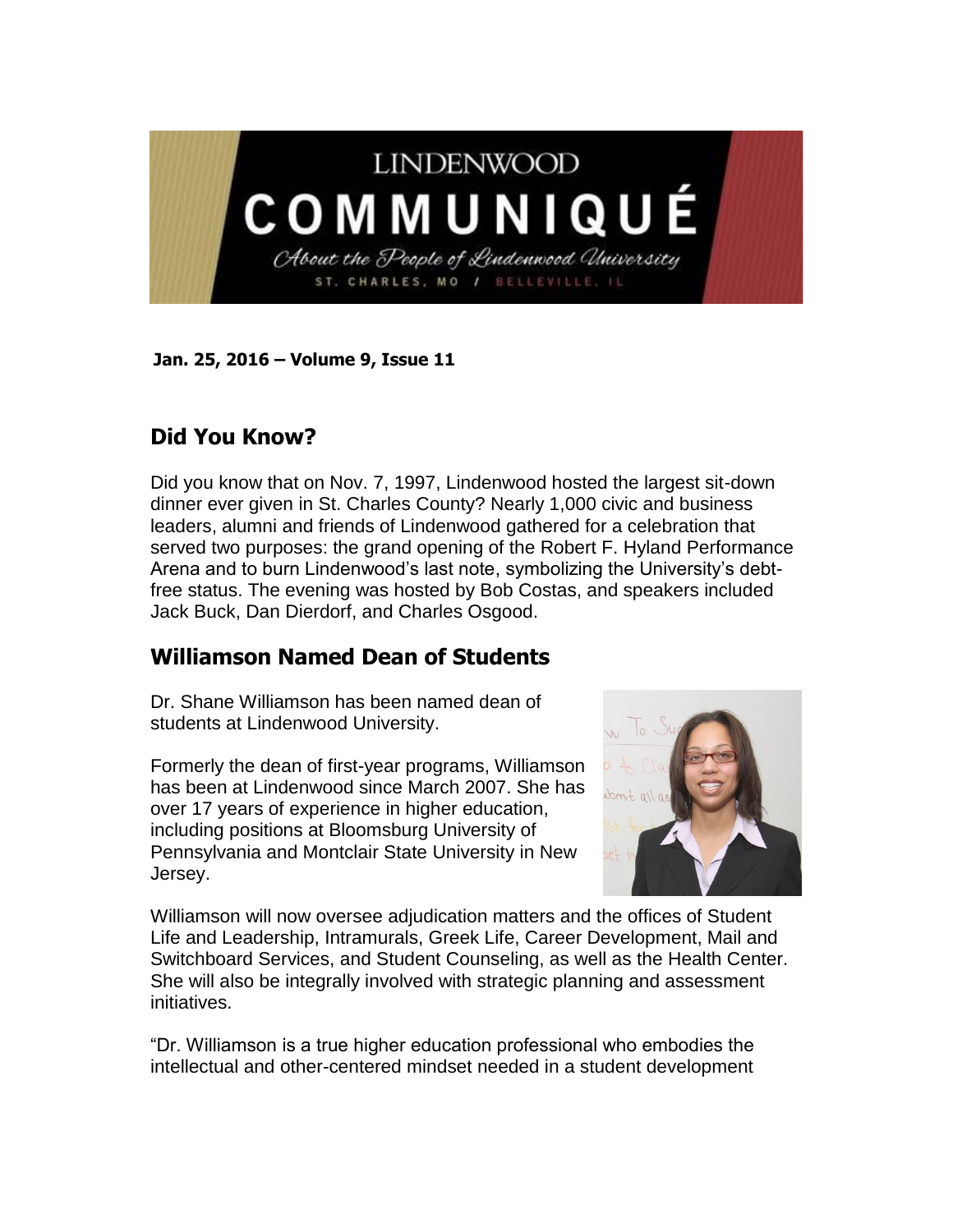specialist," said Vice President for Student Development Ryan Guffey. "The division will be greatly advanced by her participation in the new role."

Williamson said she is looking forward to enhancing the student development services and opportunities Lindenwood provides to students as well as continuing to provide great leadership and staff development and complementing the vision and mission of Lindenwood in preparation for 2027, the 200<sup>th</sup> anniversary of the university.

"I am excited to serve in this new position, because it will give me an opportunity to serve as a change agent for our students," Williamson said. "My degrees and experience in higher education, coupled with learning from Dr. Guffey, have prepared me lead our team into a new era."

Williamson began her new role on Jan. 14, 2016. In addition to her administrative duties, Williamson will continue to teach in the doctoral program.

## **Russell Named Director of Residential Life**

Terry Russell, EdD, has been named the director for residential life at Lindenwood University's St. Charles campus. Russell has been an employee at Lindenwood for over 15 years and most recently was director of operations and dean of students



As director of residential life, Russell manages campus housing and collaborates with campus organizations to "provide residents a place they can

call home." This includes more than 200 full-time and part-time student employees, 17 residence halls, and over 300 single-family homes and apartments.

"My priorities for this position are to create an environment of inclusion and community engagement, evaluating our current residential facilities, staffing for our resident halls, and above all student satisfaction," Russell said. "Being appointed to the director of residential life position gives me an opportunity to work more closely with the Residential Life team and our maintenance staff. With a collective effort as a team, we can continue to give our students the best customer service possible.

Russell's supervisor, Ryan Guffey, PhD, vice president for student development, is excited about the transition.

"Terry has an amazing plan for our residential life spaces," Guffey said. "Housing is so much more than just getting a room ready. It is also a